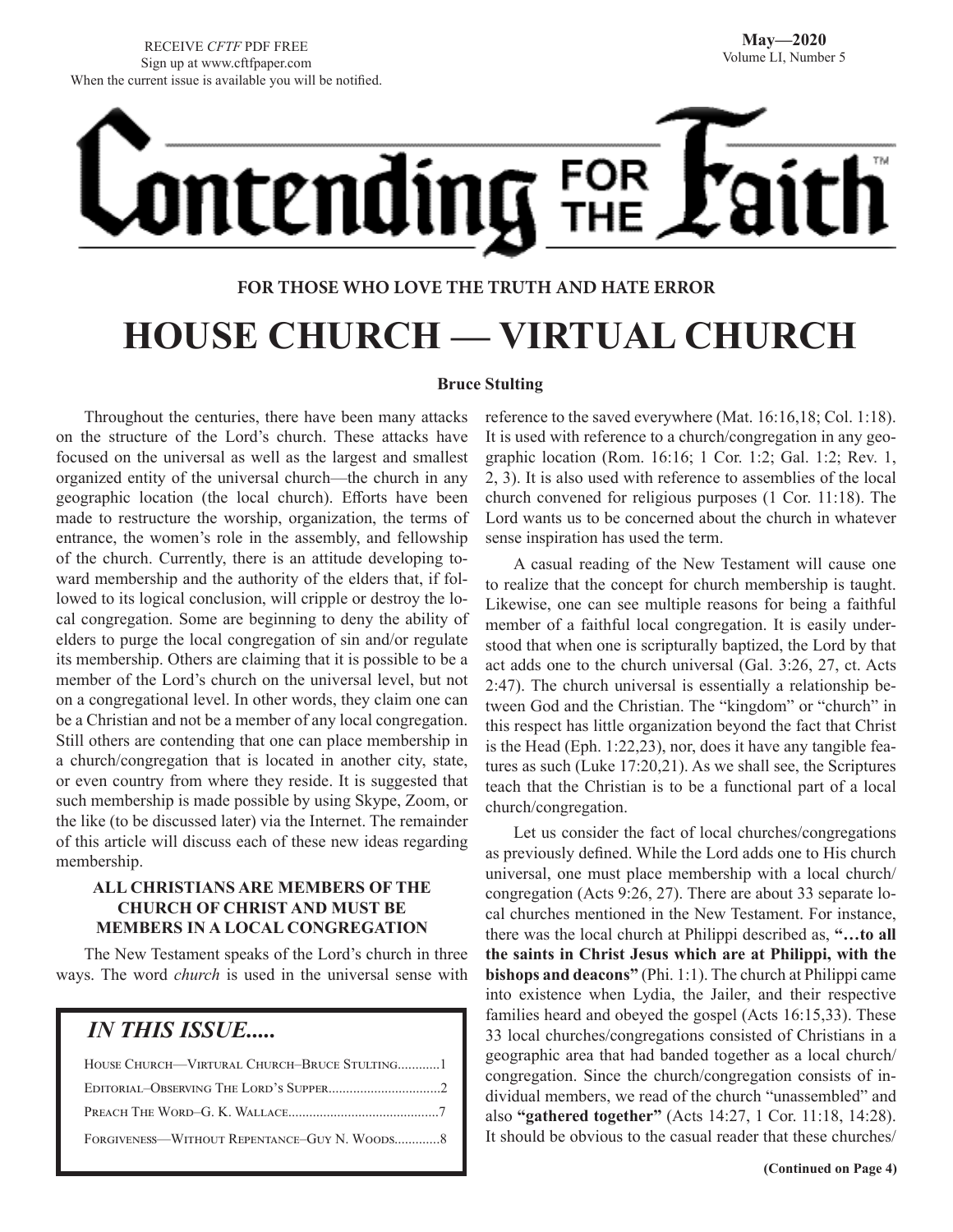

### **David P. Brown, Editor and Publisher dpbcftf@gmail.com**

*COMMUNICATIONS received by CONTENDING FOR THE FAITH and/or its Editor are viewed as intended FOR PUBLICATION unless otherwise stated. Whereas we respect confidential information, so described, everything else sent to us we are free to publish without further permission being necessary. Anything sent to us NOT for publication, please indicate this clearly when you write. Please address such letters directly to the Editor David P. Brown, P.O. Box 2357, Spring, Texas 77383 or dpbcftf@gmail.com. Telephone: (281) 350-5516.*

### *FREE—FREE—FREE—FREE—FREE—FREE*

*To receive CFTF free, go to www.cftfpaper.com and sign up. Once done, you will be notified when the current issue is available. It will be in the form of a PDF document that can be printed, and forwarded to friends.*

#### **SUBSCRIPTION RATES FOR THE PAPER EDITION**

*Single Print Subs: One Year, \$25.00; Two Years, \$45.00. NO REFUNDS FOR CANCELLATIONS OF PRINT SUBSCRIPTIONS.*

### **ADVERTISING POLICY & RATES**

*CONTENDING FOR THE FAITH exists to defend the gospel (Philippians 1:7,17) and refute error (Jude 3). Therefore, we advertise only what is authorized by the Bible (Colossians 3:17). We will not knowingly advertise anything to the contrary and reserve the right to refuse any advertisement.*

*All setups and layouts of advertisements will be done by CONTENDING FOR THE FAITH. A one-time setup and layout fee for each advertisement will be charged if such setup or layout is needful. Setup and layout fees are in addition to the cost of the space purchased for advertisement. No major changes will be made without customer approval.*

*All advertisements must be in our hands no later than one month preceding the publishing of the issue of the journal in which you desire your advertisement to appear. To avoid being charged for the following month, ads must be canceled by the first of the month. We appreciate your understanding of and cooperation with our advertising policy.*

*MAIL ALL SUBSCRIPTIONS, ADVERTISEMENTS AND LET-TERS TO THE EDITOR, P. O. Box 2357, Spring, Texas 77383- 2357. COST OF SPACE FOR ADS: Back page, \$300.00; full page, \$300.00; half page, \$175.00; quarter page, \$90.00; less than quarter page, \$18.00 per column-inch. CLASSIFIED ADS: \$2.00 per line per month. CHURCH DIRECTORY ADS: \$30.00 per line per year. SETUP AND LAYOUT FEES: Full page, \$50.00; half page, \$35.00; anything under a half page, \$20.00.*

*CONTENDING FOR THE FAITH is published bimonthly. P. O. Box 2357, Spring, Texas 77383-2357 Telephone: (281) 350-5516.*

> **Ira Y. Rice, Jr., Founder August 3, 1917–October 10, 2001**

### *Editorial...* **OBSERVING THE LORD'S SUPPER**

The article by brother Bruce Stulting beginning on the front page of this issue of *CFTF* first appeared on the front page of the November/December 2010 issue of this paper. It is again printed primarily because it teaches the truth regarding the largest and smallest organized entity of the one church of our Lord—the church in any geographic location, a local church. Further, in his article, brother Stulting emphasized the New Testament teaching that one must be a member of a local church/congregation in order to be faithful to the Lord. Among other things, he wrote to combat the false view that a local church could divide into groups, meet in different member's houses, and do so with God's approval. He also refuted the error that church members are faithful to God when they virtually assemble via the Internet in an attempt to engage in all five acts of worship of the first day of the week assembly, thinking that such qualifies as said assembly. I encourage our readers to read brother Stulting's article before continuing with this one.

With the truths of brother Stulting's article in mind, we will specifically focus on the observance of the Lord's Supper and the first day of the week worship assembly. Acts 20:7 concerns the church at Troas. It reads: **"And upon the first day of the week, when the disciples came together to break bread, Paul preached unto them, ready to depart on the morrow; and continued his speech until midnight."** The church assembled by the authority of apostolic teaching. Moreover, they assembled with the brother who taught them the doctrine of Christ, the apostle Paul. Thus, they came together for the purpose of participating in the acts of worship in their first day of the week worship assembly with apostolic approval.

As noted, in that assembly on the first day of the week they gathered together **"to break bread."** Obviously, they did not assemble only to break bread into pieces and nothing else. **"To break bread"** is what grammarians call a synecdoche—*where a part stands for the whole or a whole for its parts*. In its common usage, **"To break bread"** means to partake of a common meal. If I invited you to break bread with me you would know that I meant for us to eat a meal together. In fact, that terminology in the past was used regularly to mean people eating a common meal together, but it is not used so much in that way today.

In the case of Acts 20:7, **"to break bread"** means, at least, to partake of the whole Lord's Supper in the first day of the week assembly. Thus, **"to break bread"** in Acts 20:7 means also to partake of the fruit of the vine. However, since the first day of the week church assembly does not only involve partaking of the Lord's Supper, but also prayer, singing, giving of our means, and Bible teaching, I believe **"to**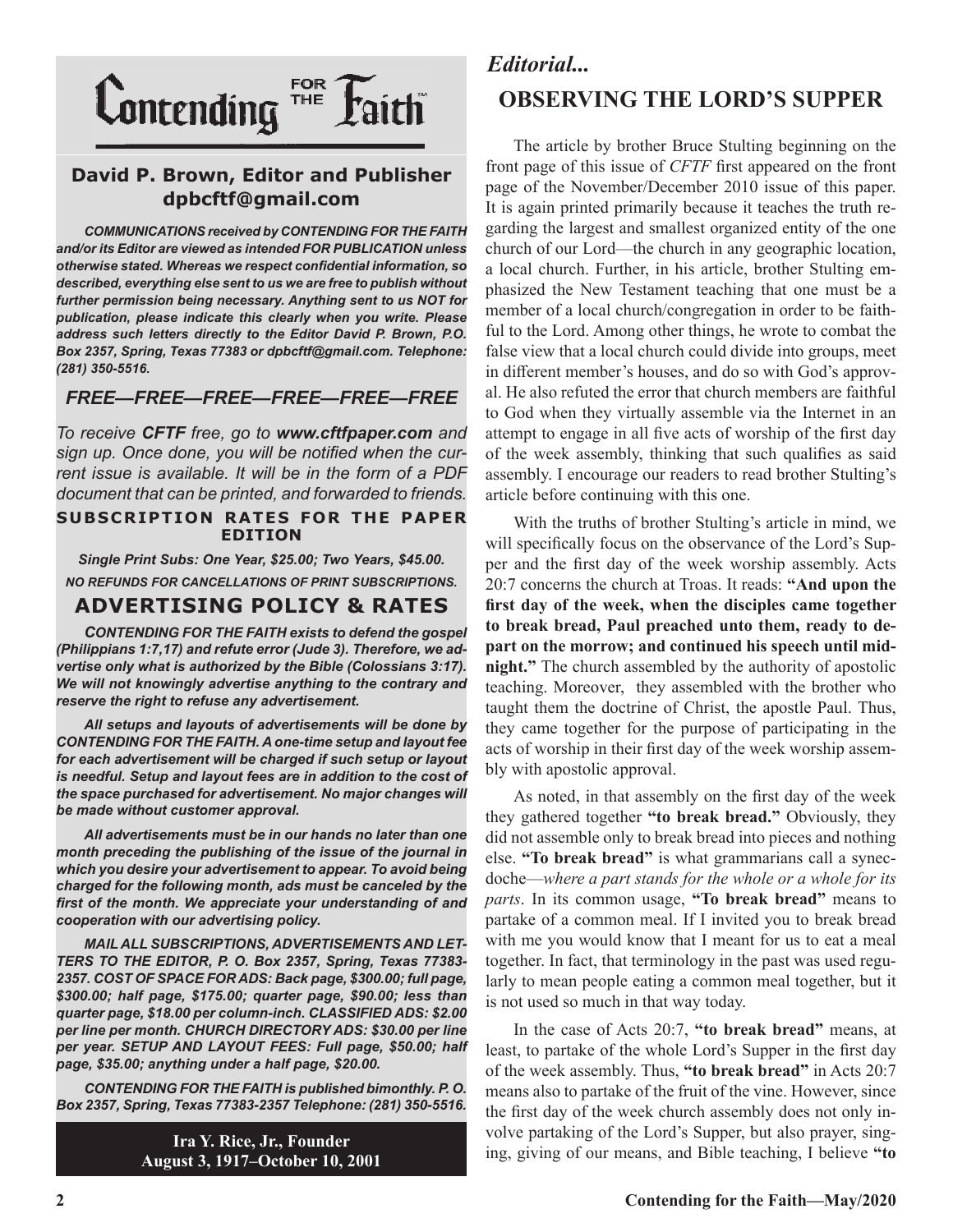**break bread"** in Acts 20:7 is a synecdoche standing for the complete first day of the week worship done by the saints in said assembly of a local church. It stands, then, for the complete worship of a local church on the first day of the week.

The Lord's Supper is not the most important act of worship, but it focuses specifically on the death of our Lord and is to be done in remembrance of Christ's sacrifice of Himself for us on the cross. Every avenue or act of worship is of equal importance. Thus, as emphasized, the observance of the Lord's Supper is one of the component parts of worship. Inspiration chose it to stand for the whole first day of the week worship of a church in any geographic location when its members have convened so to do.

In the totality of the instruction found in the New Testament regarding saints partaking of the Lord's Supper, the only place the Lord's Supper is observed is in the first day of the week worship assembly of a local church. Paul wrote to the church in Corinth in part to correct their abuses of the observance of the Lord's Supper. In the context of 1 Corinthians 11:17–33, the apostle told the Corinthian brethren what was required of them in the first day of the week assembly regarding the scriptural observance of the Lord's Supper. I emphasize that Paul said the following was to be done **"in"** the first day of the week worship assembly in order for them scripturally to show forth the Lord's death till he come (1 Cor. 11 17-33).

1. The context of this passage is **"when you come together"** — vs. 17.

2. Paul continues, **"when you come together in the church"** — vs. 18.

3. Again the apostle said, **"When you come together"** — vs 20.

4. The point that must not be missed here is this—it was a gathering of all the church at Corinth into one place. The church was not scattered into smaller groups meeting in different places throughout the city.

5. Finally, Paul again emphasizes, **"when you come together to eat."** This expression is in harmony with Acts 20:7 where Luke records, **"And upon the first day of the week, when the disciples came together to break bread...."**

6. Notice that in partaking of the Lord's Supper Paul said to Christians **"…when ye come together to eat, tarry one for another"** (1 Cor. 11:33). How could the church in Corinth obey this command and be scattered into groups meeting throughout the city? The fact of the matter is this, they could not obey vs. 33 in such an unscriptural arrangement.

*Thus, there is no New Testament authority to observe the Lord's Supper outside the first day of the week worship assembly of the local church* (Col. 3:17)*.* Surely, those who know that we must have New Testament authority for our beliefs and practices understand that it is sinful to act without said authority ( Col. 3:17; John 12:48).

Some have noted that brethren of yesteryear (some of them preachers) went into communities where no church of Christ existed and assembled to worship on the Lord's day, possibly in their own houses. That being the case, certain brethren have concluded that church members may meet to worship God on the first day of the week in different groups outside and independent of the local church's assembly. However, they fail to realize that upon said brethren's arrival in a place where the church had not been planted, they then constituted the church in that place.

In the mid-1950's the late Ira Y. Rice, Jr. moved with his family to Singapore to plant the Lord's church. Of course, that meant the Lord's church did not exist in Singapore before the Rice's arrival. However, when he and his family arrived, those who were Christians in his family constituted the church in Singapore. Before the first Lord's day came around, brother Rice prepared a sign that announced the church would be meeting for worship, giving the place of worship to be the Rice's place of residence. Thus, therein the Lord's church met for worship on the first Lord's day following the arrival of the Rice's in Singapore. The foregoing is a far cry from the so-called erroneous "house church" concept promoted for many years by false brethren that brother Stulting exposed and refuted in his article. Also, it also does not compare to brethren who desire to engage in the worship of God on the first day of the week, but do so outside a faithful church's authorized assembly of worship.

As the denominational people do, some members of the church have their comfort zones from which they will not be move. That is the sad case even when they cannot find any New Testament authority for their beliefs and actions. The fact of the matter is this, some people claim membership in the Lord's church for the same reason people are members of denominations—that is all they have ever known, they are comfortable with it, and happy with the way things are done rather than because they love the Lord, His truth, and seek to ascertain the Lord's authority for all their beliefs and practices. Nevertheless, worshipping God in spirit and in truth continues to be important to the faithful who are determined to have New Testament authority for all they believe and practice (John 4:23).

The church, or any individual member, or group of them constitute the final authority in determining what is right and wrong. It is the pure unvarnished truth of God's infallible Word that brings the church into existence, strengthens it, and keeps it faithful (Mat. 28:18; John 8:31, 32;12:48; 2 Tim. 3:16, 17; Jam. 1:25). Thus, we must have New Testament authority for all we believe and practice. Without that authority we are nothing but fuel for the eternal fires of Hell.

**—David P. Brown, Editor**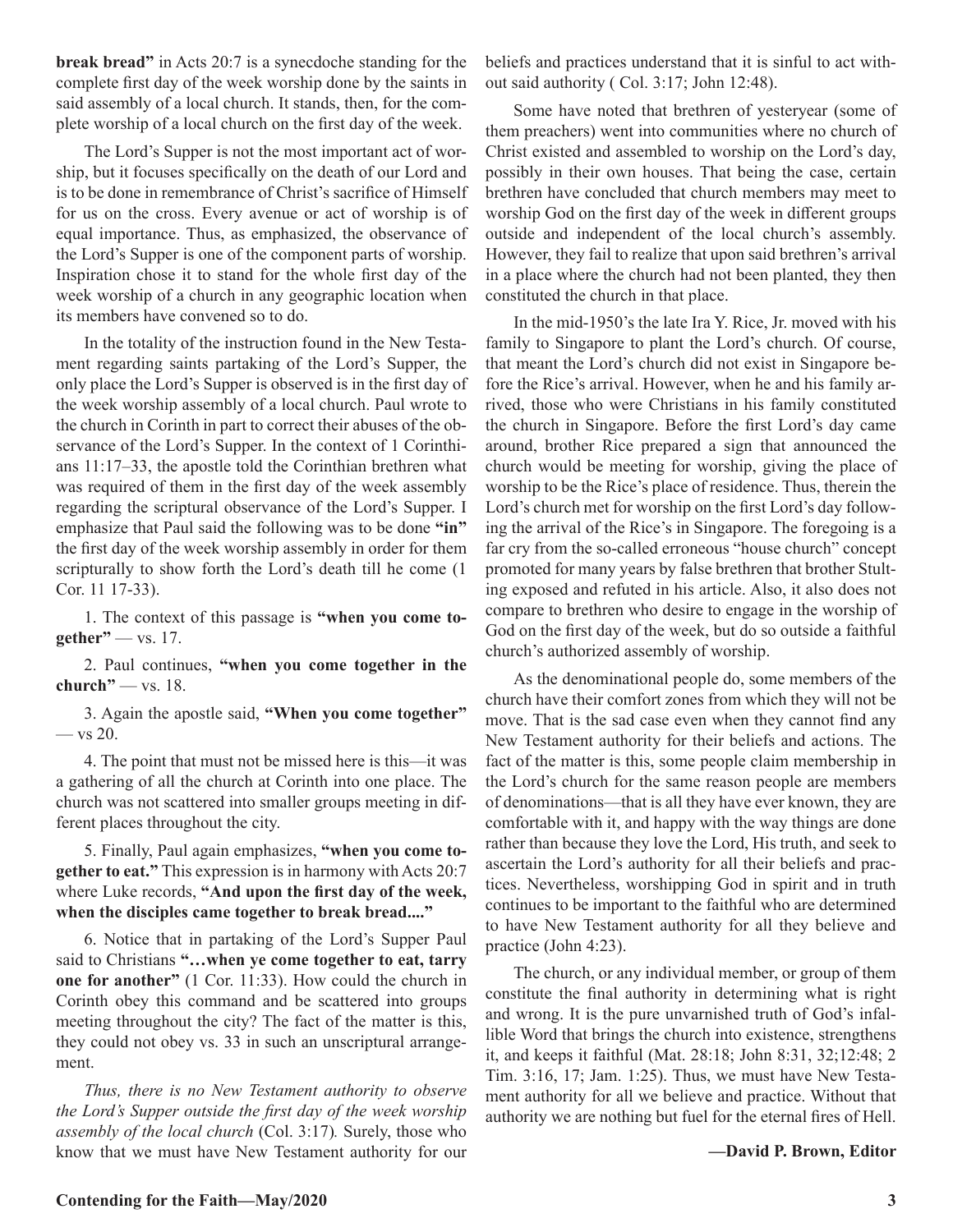#### **(Continued From Page 1)**

congregations were not an optional matter, but were, in fact, an essential part and feature of New Testament Christianity.

It should be added that there is no authority for an organization larger or smaller than the local church/congregation. In other words, each congregation is autonomous (selfgoverning). Thus, the eldership has no authority beyond the borders of the local church/congregation they oversee (Acts 20:28). Likewise, there is no authority for an entity to exist that is smaller than the local church/congregation. This would condemn the individual Christian who refused to place membership in a faithful congregation.

Let us consider the fact of placing membership in a local church/congregation. We have two occasions upon which Saul placed membership in a local church/congregation. It is usually the case that one becomes a member of the congregation where they are converted. Thus, it is reasonable to assume that Saul became a member of the church at Damascus (Acts 9:10-22). After his conversion in Damascus, he traveled to Jerusalem and **"…he assayed to join himself to the disciples…"** (Acts 9:26,27). The word *join* is translated from the Greek κολλάω. According to Thayer this word means "1) to glue, to glue together, cement, fasten together; 2) to join or fasten firmly together; 3) to join one's self to, cleave to." This is descriptive of close, personal, and intimate relationships. Jesus used this word when describing the relationship and proximity of husband and wife (Mat. 19:9). κολλάω is simply defined as, "To glue or cement together, then, generally, to unite, to join firmly…" (*Expository Dictionary of New Testament Words*, by W. E. Vine). Thus, κολλάω is indicative of the importance and the nature of membership in the local church.

Because of Saul's boldness in preaching Christ, the Grecians sought to kill him. When the brethren in Jerusalem discovered the plot against Saul's life, they sent him through Caesarea to Tarsus (Acts 9:29,30).

**Then departed Barnabas to Tarsus, for to seek Saul: And when he had found him, he brought him unto Antioch. And it came to pass, that a whole year they assembled themselves with the church, and taught much people. And the disciples were called Christians first in Antioch** (Acts 11:25,26).

The word *assembled* is translated from the Greek word συνάγω. According to Thayer (all following definitions are from Thayer), this word means, "2) to bring together, assemble, collect; 2a) to join together, join in one (those previously separated); 2b) to gather together by convoking; 2c) to be gathered, i.e. come together, gather, meet." By **"joining"**  or **"assembling"** oneself to a local church/congregation, one becomes an identifiable and contributing part of that assembly. From the foregoing, it is reasonable to assume that Saul **"joined"** himself to the church of Tarsus if one existed in that city. Otherwise, he himself and any other Christians with him would constitute the church in Tarsus. Thus, Saul was never without membership in a local church/congregation.

### **IT IS GOD'S INTENT THAT CHRISTIANS HAVE MEMBERSHIP IN A LOCAL CHURCH/CONGREGATION**

From the foregoing, it is obvious that Christians must be members of a local church/congregation. Other than Christ being head of the universal church, the local church/congregation is the largest governmental organization of which we read in the New Testament. Too many have adopted a "floating" policy where they go wandering around all over the place and never place membership in any local church/congregation. Thus, they never assume responsibility anywhere for anything. Christians who act like a bunch of "jumping fleas" hopping from one dog to another never helped build up anything good. We are not talking about an occasional visit with faithful brethren in other places. But we are concerned about those upon whom you can never depend, who will not take any assignment, will not be a permanent member of any congregation, and do not feel any sense of duty anywhere in particular and nowhere in general.

Membership in the local church is presupposed by the command of **"not forsaking the assembling of ourselves together"** (Heb. 10:25). The assembling was obviously the matter of **"come together in the church"**—more on this later (2 Cor. 11:18, cf. Acts 2:42). Some believe that they can justify the practice of just being a detached or freelance Christian, not being a member of any particular local church but visiting around. Notice again the language of Hebrews 10:25, **"Not forsaking the assembling of ourselves together."** The Hebrews writer is addressing specific people and a specific act the practice of themselves coming together. This assembling together is not optional, nor is it without serious consequence if ignored (Heb. 10:25-31). In fact, the context indicates that to thus **"forsake"** is to **"…sin willfully"**; and the result of sinning willfully is **"…there remaineth no more sacrifice for sins"** (vs. 26).

Thus far, we have established Scriptural authority for: (1) the requirement of the local church/congregation; (2) the requirement of every Christian being a member of a local congregation; and (3) the sin and consequences of forsaking **"the assembling of ourselves together."** Such is the nature of the New Testament church. We will now turn our attention to the errors mentioned in the introduction of this article.

### **SOME IMPLICATIONS OF CHURCH/CONGREGATIONAL MEMBERSHIP**

We have already established that every Christian must be a member of a local church/congregation. There are two options available to the Christian: (1) locate and **"join"** oneself to a sound/faithful church/congregation in the area; or (2) if no such congregation exists, one must be established. This is the case since the faithful Christian constitutes the church wherever he/she is when no other exists as in the case of Saul in Tarsus as earlier mentioned, or where only an apostate church exists. Of the 33 congregations mention in the New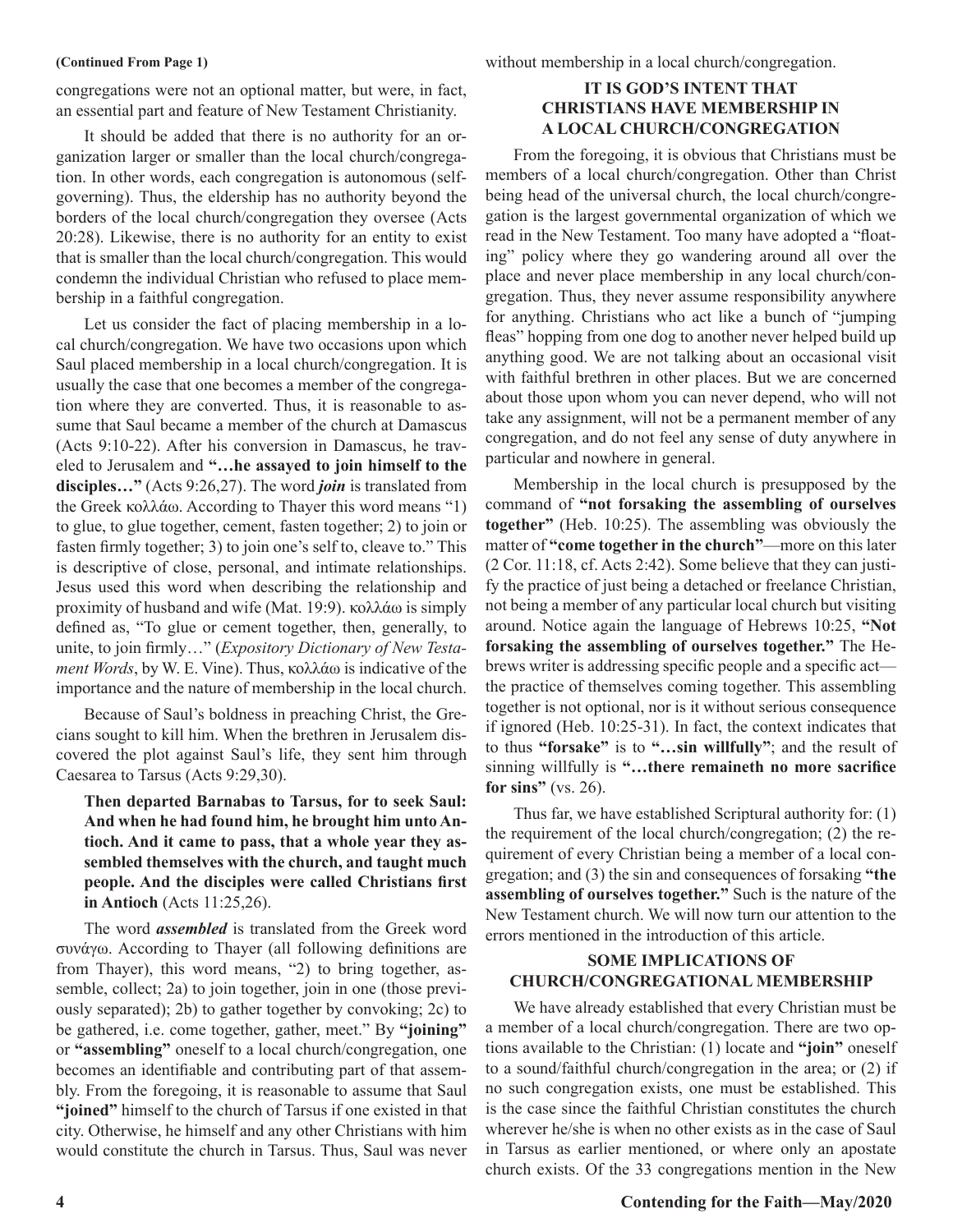Testament, some were located in the homes of some of the members e.g., the church that met in the home of Aquila and Priscilla (Rom. 16:3-5; 1 Cor. 16:19). Where the church assembles is a matter of expediency.

### **LEAVING A SOUND/FAITHFUL CONGREGATION IMPROPERLY**

Though it is becoming increasingly rare, there could be more than one sound/faithful congregation in close proximity to a Christian's home. Since it is a matter of expediency, the Christian can choose which congregation he will **"join**.**"** Once the choice is made, the Christian's support, devotion, and loyalty is to the congregation where he/she is a member. However, he can offer fellowship to the other sound congregations in the area. Over the course of time, the Christian may determine that another sound congregation in the area is more suitable to his needs and talents. Since his membership is a matter of expediency, he has the liberty to move his membership to that other congregation. It would be necessary to discuss this move with the leadership of both congregations before membership is transferred. All of this is done through expediency with the underlying authority of maintaining membership in a local church/congregation.

Any Scripturally sound action can be abused. One such abuse occurs when a Christian decides to remove his membership from a sound/faithful congregation for no legitimate reason. By "legitimate reason" we have in mind: (1) one who is moving from the area and distance would prohibit continued membership; (2) moving membership (as above) to another sound congregation in the area; and (3) for the purpose of establishing a congregation in another area where no sound congregation exists. All of these reasons are "legitimate" because they are authorized in the New Testament by direct statement, example, and implication. In the above listed reasons, fellowship is maintained with the congregation that one leaves and is extended to the congregation which one joins.

It is becoming more and more common for Christians to remove their membership from a sound church/congregation for no good reason. They simply cease to attend at the local church/congregation and begin to worship at home. They have no intention of moving from the community or "joining" another congregation. Since there is no authority to establish a "new" congregation where a sound/faithful one already exists, they are not even left with that option. Such people become "members at large" which has already been proven sinful. Furthermore, by removing their membership in such a manner, they are in effect breaking fellowship with sound/ faithful brethren. This is implied by their refusal to work and worship with the local church/congregation. A Christian commits sin by leaving a sound/faithful congregation in this manner and is subject to discipline that must not be ignored!

Is there authority for a house church or a virtual church? By "house church," we mean a single eldership that exercises authority over more than one congregation (similar to that which was advocated by the Boston/Crossroad's movement in the late 70's and 80's). By "virtual church," we mean a situation in which a Christian attempts to **"join"** a congregation in another city, state, or even country. This Christian's participation with said congregation would be limited to the Internet via programs such as Skype, Zoom, etc., phone calls, email and "snail" mail.

We have already determined that each congregation is autonomous and that elders have no authority beyond the membership of their own congregation. This being the case, there is no authority for the house church principle. No eldership can oversee the work of another congregation. The "house churches" have no right to exist apart from the local church/ congregation. They must seek out and join a faithful church/ congregation in their area. Or, if none are available, they must establish and function as the local church/congregation in their own community.

Similar to the "house church" principle is the "virtual church." For one to place membership over long distance (i.e., another city, state, country) ignores basic principles of worship, service, and fellowship. As we pointed out previously, the very meaning of the words *join* and *assemble* implies "gluing or fastening together" or "cleaving" to one another such as in a marriage. Could one be successfully married and perform all of the functions of matrimony if the couple were separated by tens, hundreds, or thousands of miles with no intention of ever coming together in the same place? The obvious answer is, "NO!" How then could Christians ever perform all of the functions of membership in a congregation if they are separated by tens, hundreds, or thousands of miles with no intention of ever coming together in the same place?

In First Corinthians chapter eleven, Paul rebukes the brethren for their abuse of the Lord's Supper. In this context, Paul uses several words/phrases to discuss the assembly of the Saints. Consider the following: (1) Come together from συνέρχομαι meaning: a) to come together b) to assemble; (2) Church from εκκλησία meaning: a) a gathering of citizens called out from their homes into some public place, an assembly b) in a Christian sense, an assembly of Christians gathered for worship in a religious meeting. This **"coming together"** and/or **"assembling"** is to be done in **"one place"** (1 Cor. 11:20). In the case where one is a "long distance" member (tens, hundreds, or thousands of miles away), the only type of **"coming together"** is in a "virtual" assembly on the Internet through such means as Skype, Zoom, etc. (Internet applications allowing two-way video conferencing). However, such a situation could hardly be considered **"coming together"** in **"one place."**

Furthermore, how could an eldership accept the oversight of such long distance members? There would be no way of knowing the spiritual condition of its flock. The elders must be **"among"** the flock and the flock must be **"among"** elders (1 Pet. 5:1, 2). It would be difficult to imagine a shepherd having a flock of sheep in Jerusalem and Ephesus at the same time and caring for both equally well. There are many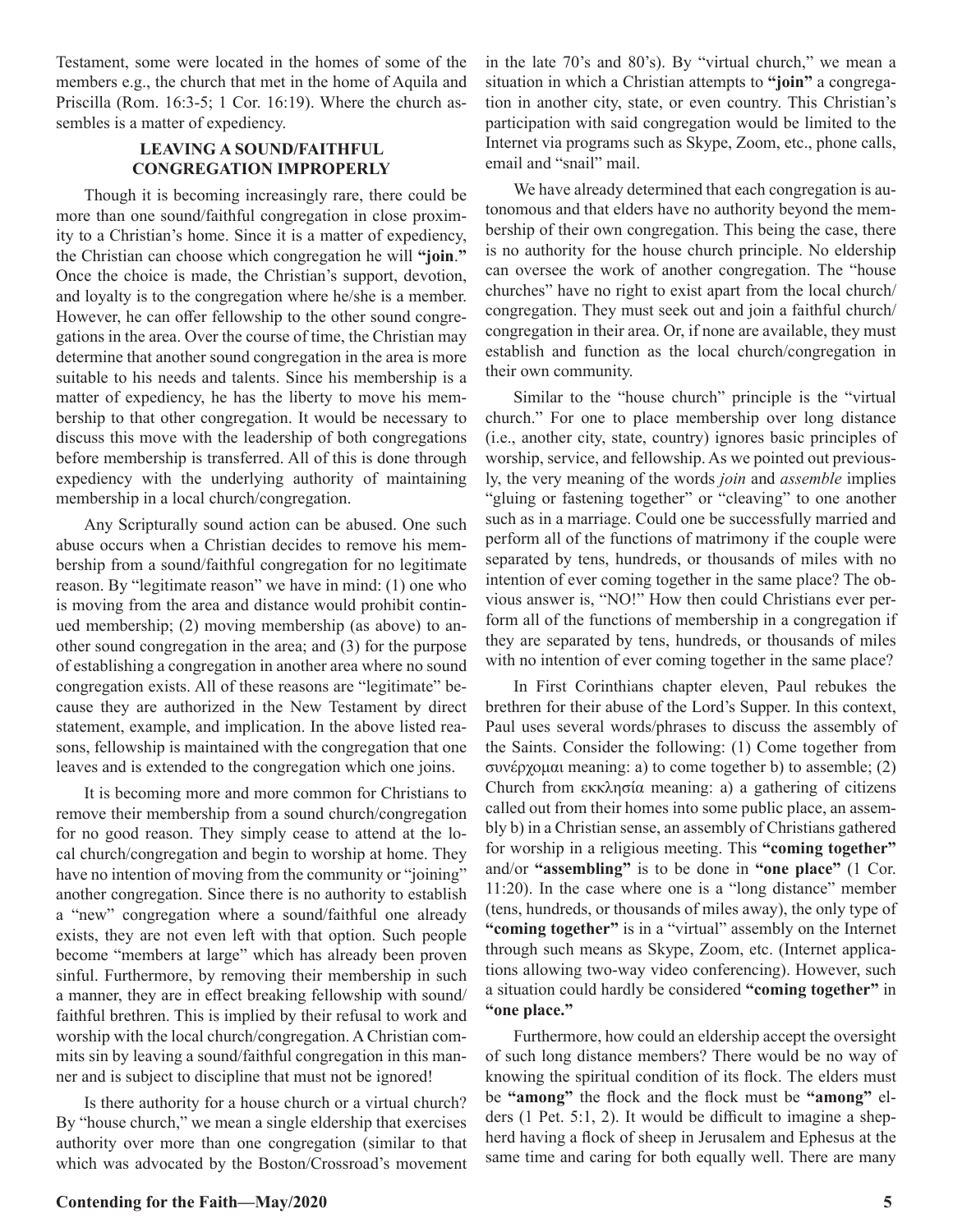other problems with this arrangement, but these are sufficient to demonstrate that "house churches" and "virtual churches" are without authority and, therefore, sinful. If this practice is carried to its logical conclusion, it would destroy the local congregation. After all, if one person could place membership over a long distance, then everyone could. This would result in one universal worldwide congregation.

Elders have the responsibility to maintain its membership! We have already established that placing membership with a particular congregation is a matter of expediency. As such, the final determination of all membership resides with the elders of the congregation or with the men of the congregation in the absence of elders. This is true, because the elders have the final authority in the area of expediency. Thus, the eldership makes the final decision regarding accepting or rejecting one as a member of a local church/congregation. Simply desiring to **"join"** a "church/congregation" does not mean automatic acceptance.

Consider the case of Saul when he sought to **"join"** himself to the church at Jerusalem. At first, his membership was rejected (Acts 9:26). Here is an example of a faithful Christian being rejected for membership in a faithful congregation. Since membership in a local church/congregation is a matter of expediency, the leadership of the church in Jerusalem committed no sin. This is quite different from the attitude of Diotrephes who usurped the position of leadership in the church (3 John 9).

There are also circumstances that might call for the elders of a church/congregation to ask a faithful member to leave. Such was the case with Saul on at least two occasions. First, the brethren at Damascus sent Paul on his way when certain Jews sought to kill him (Acts 9:23-25). Likewise, the Jerusalem brethren also sent Saul on his way because Grecians threatened to kill him (Acts 9:29,30). Also, there could arise a disagreement over matters of judgment that are so great that it is necessary to separate. Such was the case with Paul and Barnabas regarding John Mark. **"And the contention was so sharp between them, that they departed asunder one from the other"** (Acts 15:39). If such matters of judgment can cause two faithful brethren to separate, surely it can happen with faithful members in a congregation today or anytime. When such contention over judgment arises, it is up to the elders to resolve the matter even if it means asking a member to depart.

Elders have a duty to purge the church of sin! There are some brethren who reject the concept of corrective church discipline altogether. Others agree that it is necessary, but fail to carry it out in a scriptural matter. Of the latter group, there are those who believe that we must mark, but not avoid those who are in sin and refuse to repent. They believe that we ought to encourage those from whom fellowship has been withdrawn to attend the various assemblies of the church. Let us consider a few principles and see if this is a Scriptural practice.

*First*, we are to **"…mark them which cause divisions and offences contrary to the doctrine which ye have learned; and avoid them"** (Rom. 16:17). It is impossible to avoid someone sitting in the pew next to you. Furthermore, by being allowed to continue to assemble, they may **"…by good words and fair speeches deceive the hearts of the simple"** (Rom. 16:18).

*Second*, the fornicator in Corinth was to be **"taken away from among you"** (1 Cor. 5:2). This was necessary to purge out the leaven of sin from the congregation. Paul wrote, **"Your glorying is not good. Know ye not that a little leaven leaveneth the whole lump? Purge out therefore the old leaven, that ye may be a new lump as ye are unleavened…"** (1 Cor. 5:6,7). We cannot purge out the old leaven and be a new lump and at same time encourage the sinner to remain among us. The Israelites lost the battle of Ai because there was **"sin in the camp"** (Jos. 7).

*Third*, some brethren must be rejected because of the divisive nature of their sin. **"A man that is an heretic after the first and second admonition reject"** (Tit. 3:10). Here we see the urgency necessary in dealing with some sinful brethren. Those who are causing division in the congregation must be rejected, which means shunned or avoided. Jesus warned, **"Beware of false prophets, which come to you in sheep's clothing, but inwardly they are ravening wolves"** (Mat. 7:15). Should we disrobe the wolf and then invite him to the assembly for dinner? Surely, all can see the absurdity of this.

The elders have a sacred responsibility to protect the sheep. This includes isolating them from the sickening influence of sinners. Thus, elders must take the lead in marking and avoiding those in sin. They must also encourage the flock to avoid those who are so marked. Should the one withdrawn from come to the assemblies, we must **"…count him not as an enemy, but admonish him as a brother"** (2 The. 3:15).

### **CONCLUSION**

The organization of the church is critical to New Testament Christianity. We must respect all aspects of the church both universally and congregationally. It is imperative that we recognize the need to be a member of a local church/congregation. Likewise, we must respect the authority of the elders in the area of expediency.

Some of the foregoing errors are committed out of ignorance of the Scriptures. Others result from a failure to rightly divide the Word of Truth (2 Tim. 2:15) or rebellion against God, His Word, and the authority that He has given the elders of the local church/congregation. Whatever the cause, the result is sin. We encourage all who are engaged in such practice, to reconsider their actions, search the Scriptures, and repent of their sin. May this article encourage more study on these subjects.

> **—925 Fish Hatchery Rd. Huntsville, TX 77320–7009**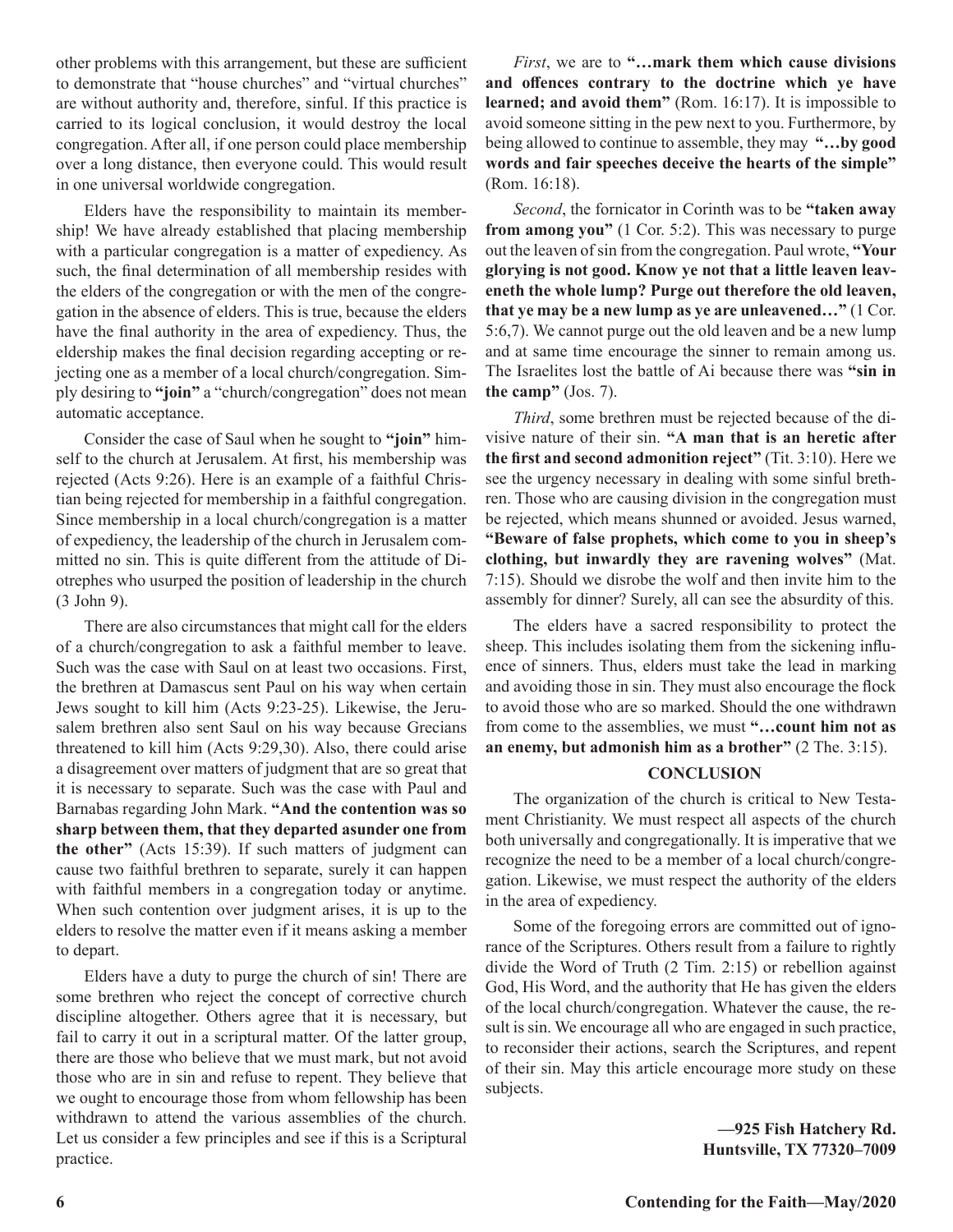# PREACH THE WORD

### **G. K. Wallace**

There are a lot of priggish, puritanical brethren who are led astray by the assumed piety of certain preachers. What brother "Longface" preaches is purely the truth because he is such a devout man. They size up what he preaches by his piety and not by the Book. I am not opposed to piety. The Bible teaches us to be sober. It also teaches us to be honest. But the man who keeps insisting that he is honest is generally a crook. And he who parades his piety is usually a hypocrite. Piety, like honesty, flourishes better when it is treated as something personal and too sacred to be put on parade.

If our piety is the test of our soundness, then the Pharisees would be orthodox. They were reverent. The Pharisee, instead of leaving the door of his room open while he was on his knees praying, would stand out on the corner of the street and make long prayers. Thus, he could be seen of all men.

I am not a prophet, nor the son of a prophet, nor a dresser of sycamore trees, but I predict that these super pious brethren will be on the street corners next. Paul was reverent, saintly, godly, and heavenly minded, but was not too pious to call one fellow a **"son of the devil"** (Acts 13:10). His brotherly love did not keep him from resisting Peter. **"I resisted him to his face because he stood condemned"** (Gal. 2:11—*ASV*, 1901). The real test of one's orthodoxy is not his sincerity nor affected devotion, but whether he is true to the charge to preach the Word.

Realizing that the gospel and not piety is the power of God unto salvation, how shall we preach it? It must be preached boldly and without fear or favor. The second recorded prayer in the book of Acts is a prayer for boldness. Today, brethren call the preacher aside and tone his preaching until it is so tame as to be insipid.

Some say that we should be like John, the apostle of love. Of course, they think John was not vigorous and trenchant in his preaching. Was John a shy, soft, effeminate preacher of the Word? The Sanhedrin was amazed at **"the boldness of Peter and John"** (Acts 4:13). Please notice that the text says **"Peter and John."** John was just as bold as Peter.

What reckless saints were those early preachers: They did not so much as regard their own lives in preaching Christ (Acts 20:24). Watch these great men in action and compare some brethren who are apparently afraid to quote the Great Commission with emphasis lest they should offend some sectarian. No doubt the uncompromising fearlessness of these apostles was derived from Christ. **"They took knowledge of them, that they had been with Jesus"** (Acts 4:13).

No one would suspect a compromising, cringing preacher of having been associated with the world's greatest Preacher.

Faithful preaching of the Word of God will accomplish divine results. *First*, the Word preached, believed, and obeyed will put one into Christ where he is saved from his sins (Acts 2:38; Eph. 1:7; Col. 1:14; Gal. 3:26-27). *Second*, the Word preached will expose false teachers. Paul told the elders of the church at Ephesus that false brethren would arise among them: **"I know that after my departing grievous wolves shall enter in among you, not sparing the flock; and from among your own selves shall men arise, speaking perverse things, to draw away the disciples after them"** (Acts 20:29-30). False teachers should be exposed. Those in the church shall not be spared. *Third*, the Word preached fulfills the sacred charge of Paul to Timothy. We would thus save ourselves. **"Take heed unto thyself, and to thy teaching. Continue in these things; for in doing this thou shalt save both thyself and them that hear thee"** (1 Tim. 4:16).

The gospel preached "with thoughts that breathe the words that burn" will please God and disturb man. The early preachers did not please everybody. Occasionally a preacher of our day boasts that all were pleased with his work. Even the sects dismissed to attend his services. How different from Paul. He did not please the world nor all the brethren. When he went into a place to preach he had a revival or a riot. The enemies of the truth spoke of Paul and his companions after this fashion, **"These that have turned the world upside down are come hither also"** (Acts 17:6b).

**—Deceased**

[**Editor's Note**: *This article was written eighty-four years ago, but today it is more relevant than ever.]*